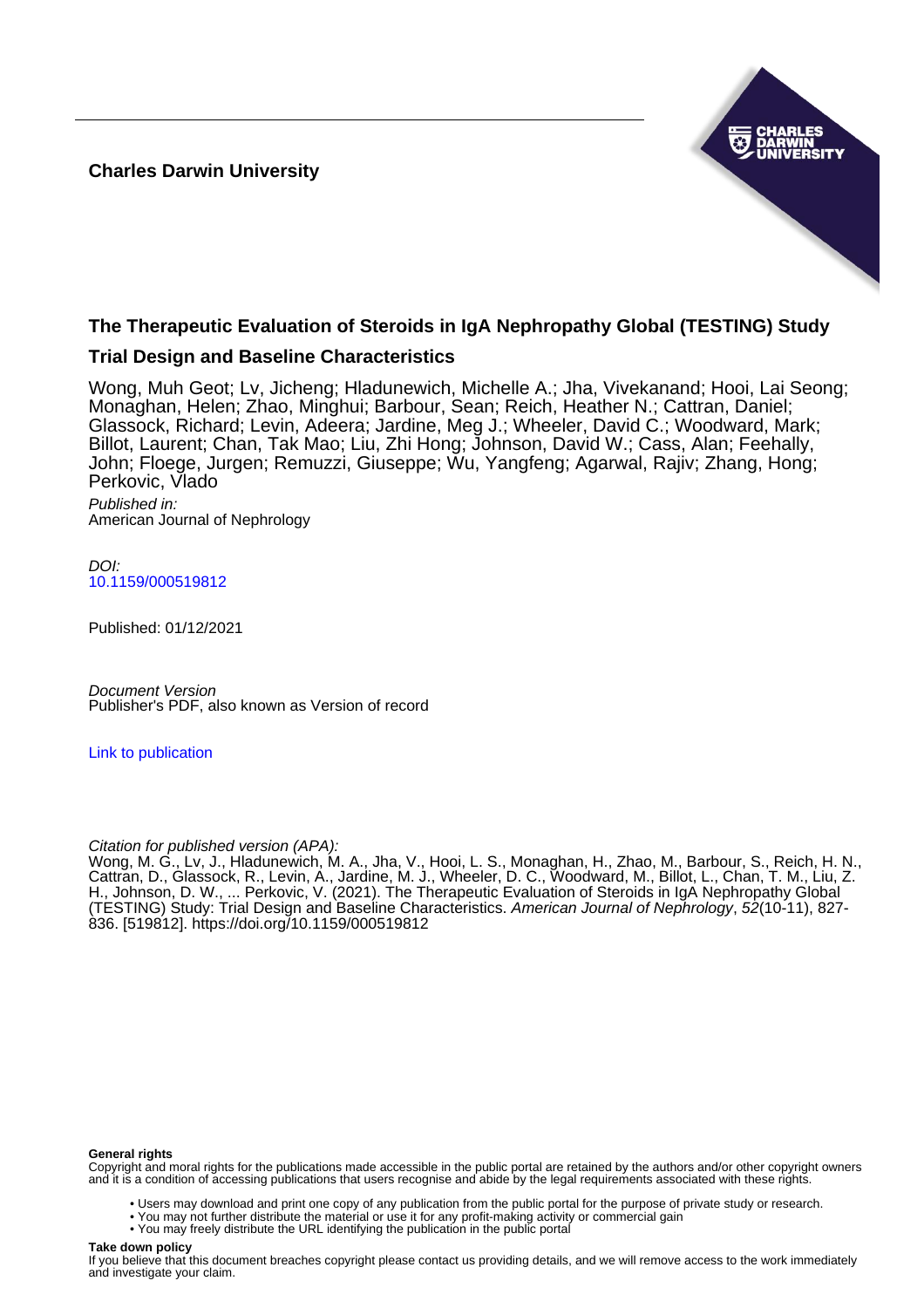**Patient-Oriented, Translational Research: Research Article**

**AJN American Journal** of Nephrology

Am J Nephrol 2021;52:827–836 DOI: 10.1159/000519812

Received: August 27, 2021 Accepted: September 14, 2021 Published online: November 3, 2021

# **The Therapeutic Evaluation of Steroids in IgA Nephropathy Global (TESTING) Study: Trial Design and Baseline Characteristics**

Muh Geot Wong<sup>a, b</sup> Jicheng Ly<sup>c, w</sup> Michelle A. Hladunewich<sup>d</sup> Vivekanand Jha<sup>e, f, g</sup> Lai Seong Hooi<sup>h</sup> Helen Monaghan<sup>a</sup> Minghui Zhao<sup>c</sup> Sean Barbour<sup>i</sup> Heather N. Reich<sup>j</sup> Daniel Cattran<sup>j</sup> Richard Glassock<sup>k</sup> Adeera Levin<sup>i</sup> Meg J. Jardine<sup>l</sup> David C. Wheeler<sup>m</sup> Mark Woodward<sup>a, f</sup> Laurent Billot<sup>a</sup> Tak Mao Chan<sup>n</sup> Zhi-Hong Liu<sup>o</sup> David W. Johnson<sup>p</sup> Alan Cass<sup>a, q</sup> John Feehally<sup>r</sup> Jürgen Floege<sup>s</sup> Giuseppe Remuzzi<sup>t</sup> Yangfeng Wu<sup>u</sup> Rajiv Agarwal<sup>v</sup> Hong Zhang<sup>c</sup> Vlado Perkovic<sup>a</sup> for the TESTING Study Group

<sup>a</sup>The George Institute for Global Health, University of New South Wales, Sydney, NSW, Australia; <sup>b</sup>Department of Renal Medicine, Royal North Shore Hospital, St Leonards, NSW, Australia; <sup>c</sup>Renal Division, Department of Medicine, Peking University First Hospital, Beijing, China; <sup>d</sup>Department of Medicine, Sunnybrook Health Sciences Centre, University of Toronto, Toronto, ON, Canada; <sup>e</sup>The George Institute for Global Health India, New Delhi, India; The George Institute for Global Health, School of Public Health, Imperial College, London, UK; <sup>g</sup>Department of Medicine, Prasanna School of Public Health, Manipal Academy of Higher Education, Manipal, India; hDepartment of Medicine, Sultanah Aminah Hospital, Johor Bahru, Malaysia; <sup>i</sup> Department of Medicine, The University of British Columbia, Vancouver, BC, Canada; <sup>j</sup>Division of Nephrology, University Health Network, Toronto, ON, Canada;<br><sup>k</sup>Denartment of Medicine, David Geffen School of Medicine, University of California-Los Angeles, Los Angeles Department of Medicine, David Geffen School of Medicine, University of California-Los Angeles, Los Angeles, CA, USA; <sup>I</sup>The NHMRC Clinical Trial Centres, University of Sydney, Camperdown, NSW, Australia; <sup>m</sup>Department of Renal Medicine, University College London, London, UK; <sup>n</sup>Department of Medicine, University of Hong Kong, Hong Kong, China; <sup>o</sup>National Clinical Research Center of Kidney Diseases, Jinling Hospital, Nanjing University School of Medicine, Nanjing, China; <sup>p</sup>Australasian Kidney Trials Network, University of Queensland, Brisbane, QLD, Australia;<br><sup>q</sup>Menzies School of Health Research, Charles Darwin University, Darwin, NT, Australia; 'Department of Re Medicine, University of Leicester, Leicester, UK; <sup>s</sup>Division of Nephrology and Clinical Immunology, RWTH Aachen University, Aachen, Germany; <sup>t</sup>Istituto di Ricerche Farmacologiche Mario Negri IRCCS, Bergamo, Italy; <sup>u</sup>Department of Epidemiology and Biostatistics, Peking University Clinical Research Institute, Beijing, China; YDepartment of Medicine, Indiana University School of Medicine, Indianapolis, IN, USA; wThe George Institute for Global Health China, Beijing, China

#### **Keywords**

IgA nephropathy · Glucocorticoids · Kidney failure

# **Abstract**

*Introduction:* Despite optimal current care, up to 30% of individuals suffering from immunoglobulin A nephropathy (IgAN) will develop kidney failure requiring dialysis or kidney transplantation. The Therapeutic Evaluation of STe-

karger@karger.com www.karger.com/ajn

Karger dopen Access

© 2021 The Author(s). Published by S. Karger AG, Basel

This is an Open Access article licensed under the Creative Commons Attribution-NonCommercial-4.0 International License (CC BY-NC) (http://www.karger.com/Services/OpenAccessLicense), applicable to the online version of the article only. Usage and distribution for commercial purposes requires written permission.

roids in IgA Nephropathy Global (TESTING) study was designed to assess the benefits and risks of steroids in people with IgAN. We report the trial design as well as the baseline characteristics of study participants. *Methods:* It is an investigator-initiated, multicenter, double-blind, placebocontrolled, randomized trial of individuals with kidney biopsy-confirmed IgAN, proteinuria ≥1 g/day, and an esti-

Trial Registration: Clinicaltrials.gov Identifier: NCT01560052.

Correspondence to: Muh Geot Wong, mwong@georgeinstitute.org.au Hong Zhang, hongzh@bjmu.edu.cn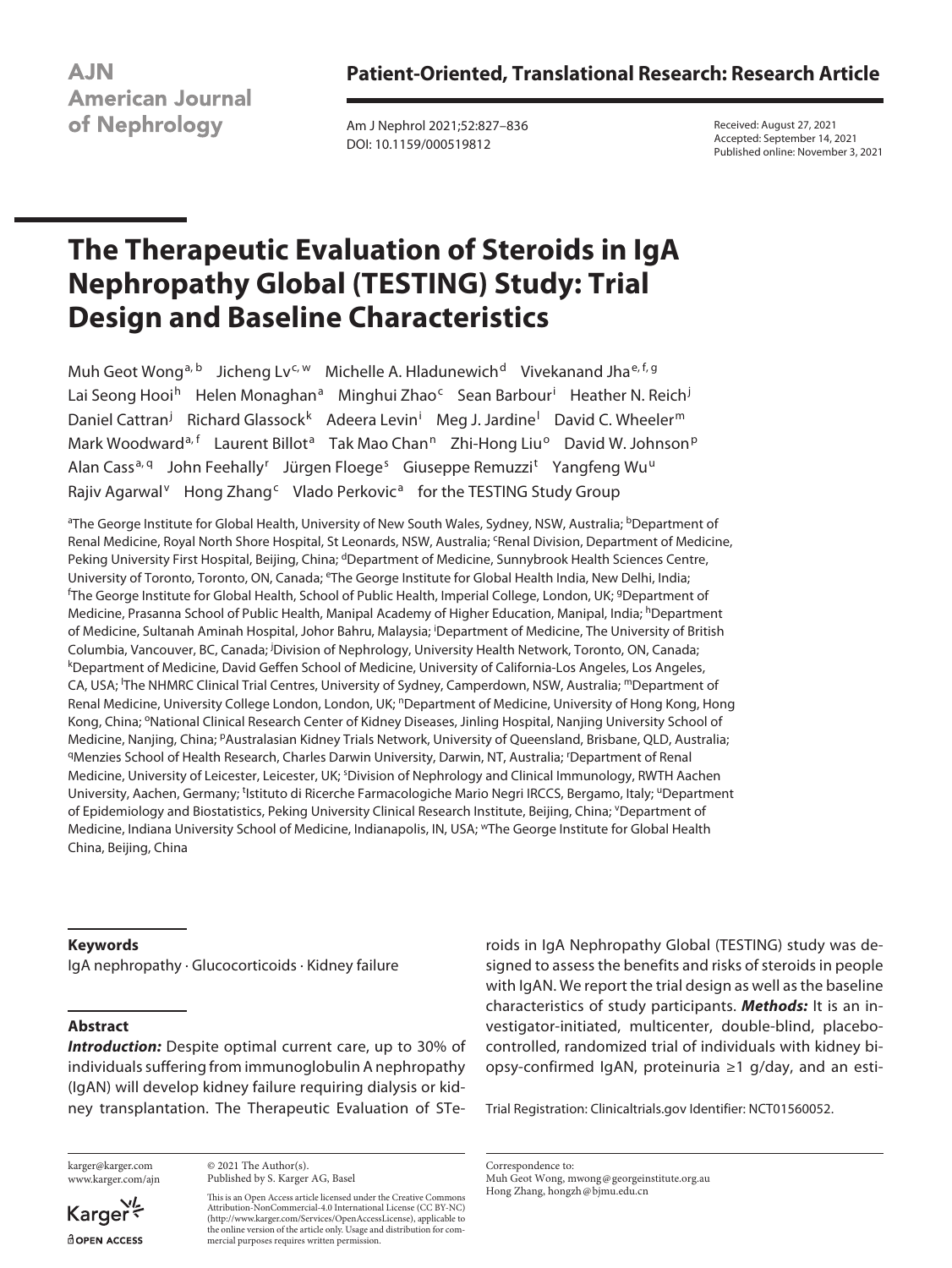mated GFR of 20–120 mL/min/1.73 m<sup>2</sup>, following at least 3 months of standard of care including maximum labelled (or tolerated) dose of renin-angiotensin system blockade. The original study design randomized participants 1:1 to oral methylprednisolone (0.6–0.8 mg/kg/day, maximum 48 mg/day) for 2 months, with subsequent weaning by 8 mg/ day/month over 6–8 months, or matching placebo. The intervention was modified in 2016 (due to an excess of serious infection) to low-dose methylprednisolone (0.4 mg/ kg/day, maximum 32 mg/day) for 2 months, followed by weaning by 4 mg/day/month over 6–9 months, or matching placebo. Participants recruited after 2016 also received prophylaxis against *Pneumocystis jirovecii* pneumonia during the first 12 weeks of treatment. *Results:* The study recruitment period extended from May 2012 to November 2019. By the time the excess of serious infections was observed, 262 participants had been randomized to the original full-dose treatment algorithm, and an interim analysis was reported in 2016. Subsequently, 241 additional participants were randomized to a revised low-dose protocol, for a total of 503 participants from China (373), India (78), Canada (24), Australia (18), and Malaysia (10). The mean age of randomized participants was 38, 39% were female, mean eGFR at randomization was 62.7 mL/min/1.73 m<sup>2</sup>, and mean 24-h urine protein 2.54 g. The primary endpoint is a composite of 40% eGFR decline from baseline or kidney failure (dialysis, transplantation, or death due to kidney disease), and participants will be followed until the primary outcome has been observed in at least 160 randomized participants. Analyses will also be made across predefined subgroups. Effects on eGFR slope and albuminuria will also be assessed overall, as well as by the steroid dosing regimen. *Conclusions:* The TESTING study (combined full and low dose) will define the benefits of corticosteroid use on major kidney outcomes, as well as the risks of therapy, and provide data on the relative effects of different doses, in individuals with high-risk IgAN. © 2021 The Author(s).

Published by S. Karger AG, Basel

# **Introduction**

<span id="page-2-1"></span><span id="page-2-0"></span>IgAN is the commonest cause of glomerulonephritis and the leading cause of kidney failure requiring dialysis in young adults worldwide with variable prevalence and regional differences in characteristics [\[1](#page-10-0), [2](#page-10-1)]. The natural history of IgAN is heterogeneous and varies from an indolent benign course to rapid progression to kidney failure requiring dialysis [\[3,](#page-10-2) [4\]](#page-10-3). Proteinuria (>1 g/day), hypertension, or elevated serum creatinine at the time of <span id="page-2-4"></span><span id="page-2-3"></span><span id="page-2-2"></span>diagnosis [[5](#page-10-4), [6](#page-10-5)], as well as specific histological lesions on kidney biopsy (Oxford classification MEST-C scores) [[7](#page-10-6)– [9](#page-10-7)], have been identified as markers of poor prognosis. Despite improvements in the understanding of the pathological mechanisms of IgAN and improved disease-risk prediction, there is no current established disease-targeted therapy for individuals at high risk of kidney progression. Although corticosteroids and other immunosuppressants have been used for decades based on their biologically plausible effects on the course of IgAN, their role remains controversial [[1](#page-10-0)0, [11\]](#page-10-0). An updated Cochrane review of immunosuppressive agents in IgAN that included 8 studies (741 participants) reported corticosteroid therapy may induce complete remission, prevent doubling of serum creatinine, and reduce proteinuria, but has uncertain effects on glomerular filtration rate, death, infection, and malignancy [\[1](#page-10-0)[2\]](#page-10-1). In the STOP-IgAN trial, addition of immunosuppression to supportive care in 162 Caucasian participants resulted in more adverse effects with little impact on eGFR decline over the 3-year trial period, or during a subsequently published 7-year cohort follow-up [[1](#page-10-0)[3](#page-10-2), [1](#page-10-0)[4\]](#page-10-3).

<span id="page-2-6"></span><span id="page-2-5"></span>The Therapeutic Effects of STeroids in IgA Nephropathy Global (TESTING) study was designed to assess the effects of a 6- to 9-month course of oral steroids on the risk of major kidney outcomes, as well as the safety of this therapy. In 2015, TESTING was temporarily halted on the advice of the Data Safety Monitoring Committee (DSMC) due to a high rate of serious adverse events (primarily infections) among people randomized to steroid therapy. However, the results at that time also suggested potential benefits of corticosteroid use on kidney outcomes [[1](#page-10-0)[5\]](#page-10-4). The trial design was subsequently modified and recruitment continued. Here, we report the final design of the TESTING study including the reported interim analysis and the protocol modifications, as well as the baseline characteristics of all randomized study participants.

#### <span id="page-2-7"></span>**Methods**

#### *Study Design and Participants*

The Therapeutic Evaluation of STeroids in IgA Nephropathy Global (TESTING) study is an investigator-initiated, multicenter, double-blind, randomized controlled trial comparing the effects of oral methylprednisolone to matching placebo on the risk of major kidney outcomes in people with IgAN receiving appropriate supportive therapy, including maximum tolerated renin-angiotensin blocker (RAS) therapy.

The study is overseen by a Steering Committee, coordinated by an academic research organization (The George Institute for Glob-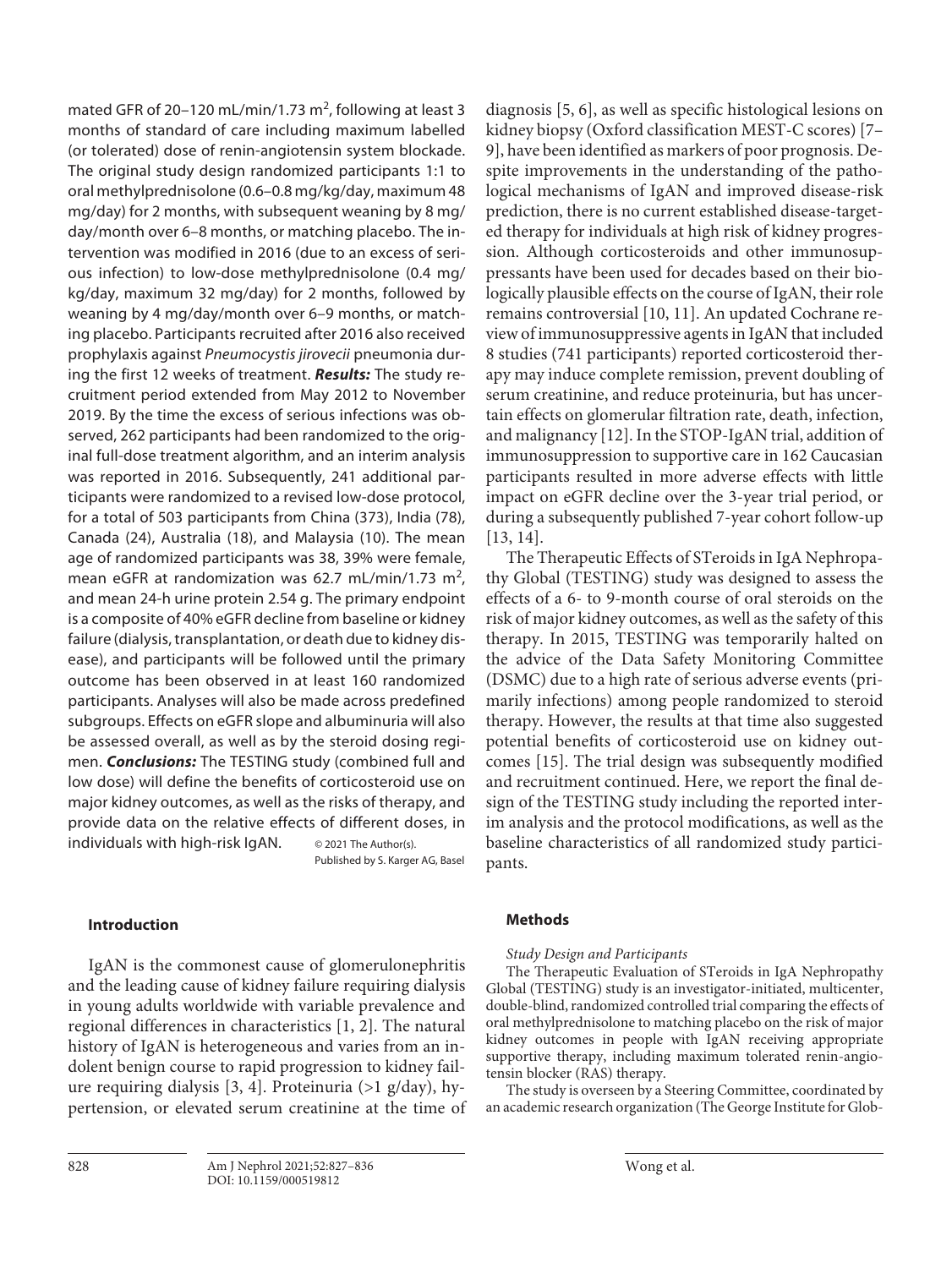

**Fig. 1.** Schematic diagram of the full corticosteroid and low corticosteroid dose cohort combined. PJP, *Pneumocystis jirovecii* pneumonia.

al Health), and conducted in sites in Australia, Canada, China including Hong Kong, India, and Malaysia. Ethical approval to conduct the trial was obtained from Peking University, the University of Sydney, and the ethics committees of individual countries and study sites, with all participants providing written informed consent. An independent Data Safety Monitoring Committee (DSMC) has been established and meets twice a year to review efficacy and safety data.

The study started recruitment in 2012 but was halted in November 2015 based on the advice of the DSMC due to safety concerns, primarily an excess of serious infections including 2 deaths in the steroid arm. An interim analysis of data collected to that time was published [[1](#page-10-0)[5\]](#page-10-4), and recruitment was recommenced following protocol modification to a reduced methylprednisolone dose regimen (see below), with ongoing follow-up of all participants (including the original cohort) with a revised sample size. Figure 1 shows a schematic diagram of the full steroid and low steroid dose cohort. A summary of the changes in the modified protocol is provided in online supplementary Table 1 (for all online suppl. material, see www.karger.com/doi/10.1159/000519812).

#### *Participants and Procedures*

Eligibility required a diagnosis of primary IgAN proven on kidney biopsy, an eGFR between 20 and 120 mL/min per 1.73 m<sup>2</sup> (calculated using the Chronic Kidney Disease Epidemiology Collaboration formula, modified to 30-120 mL/min per 1.73 m<sup>2</sup> for the low-dose cohort), and urinary protein excretion above 1 g/day. Exclusion criteria included a strong indication, or contraindication, to corticosteroid therapy based on the judgment of the treating physician, or the use of systemic immunosuppressive therapy in the previous year.

Potential participants who provided informed consent and met study entry criteria underwent a run-in period of 4–12 weeks to allow optimization of background therapy, including addition or titration to a maximum labelled or tolerated dose of RAS blockade as per standard of care. Participants who met the eligibility criteria at the end of the run-in period were randomly assigned 1:1 via a password-protected encrypted website interface to receive oral methylprednisolone or matching placebo, stratified by region, proteinuria (<3 g/day or ≥3 g/day), estimated GFR (<50 mL/ min/1.73 m<sup>2</sup> or  $\geq$ 50 mL/min/1.73 m<sup>2</sup>), and kidney biopsy findings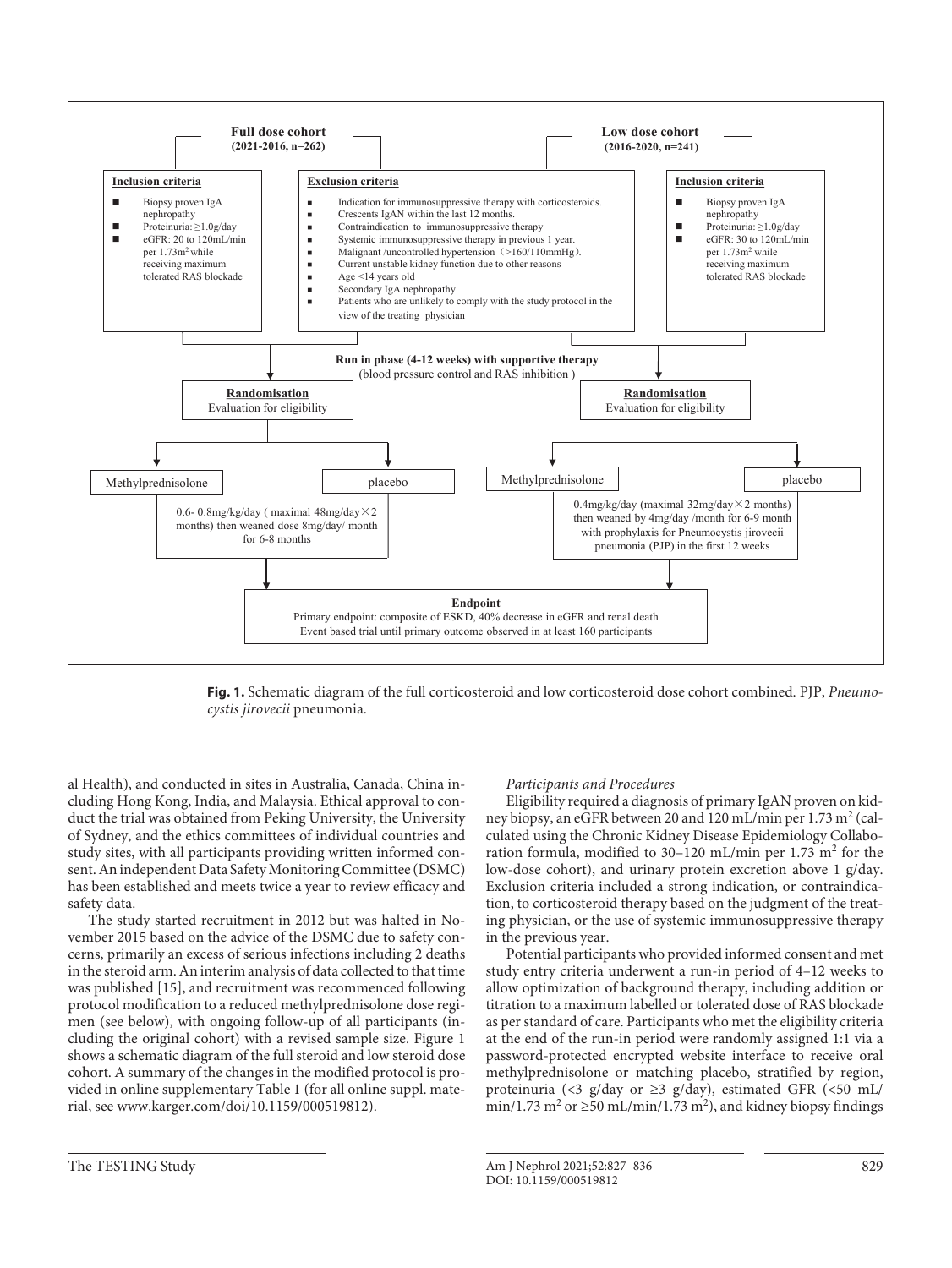(endocapillary proliferation status according to the Oxford classification, E1 or E0). Randomization was performed using a minimization algorithm that was centrally generated and used by all sites to minimize any imbalances in key variables. Participants, investigators, site staff, trial committees, and sponsors were masked to treatment assignment for the duration of the study.

Participants were followed at regular intervals for a planned average follow-up period of around 5 years. Study assessments occurred monthly for 3 months after randomization, then every 3 months until month 12, and every 12 months until the end of this study. Additional telephone or face-to-face assessments were undertaken at 3-month intervals to ascertain kidney endpoints or adverse events. Laboratory evaluation of all specimens was performed in a national central laboratory in China and at local laboratories in other countries.

#### *Endpoints and Event Adjudication*

<span id="page-4-0"></span>The primary composite endpoint is defined as the first occurrence of a sustained 40% decrease in eGFR, the development of kidney failure (defined as a need for maintenance dialysis or kidney transplantation and adjudicated by a blinded, independent committee), or death due to kidney disease. The 40% eGFR endpoint was chosen based on consensus recommendations from a workshop sponsored by the National Kidney Foundation and the US Food and Drug Administration on kidney endpoints and is now a well-accepted kidney endpoint for clinical trials [[1](#page-10-0)[6–](#page-10-5)[1](#page-10-0)[8\]](#page-10-8). Occurrences of 40% eGFR reduction are included as endpoints if they are confirmed on a repeat serum creatinine at least 30 days following their first occurrence, or if they occur at the final available measurement. Investigators are also asked to exclude reversible causes of eGFR decline including obstructive causes, nephrotoxins, IV contrast, and other causes for acute-on-chronic kidney failure.

Secondary endpoints include the composite of kidney failure and all-cause death with either 30%, 40%, or 50% decrease in eGFR. The secondary endpoints also include the composite outcome of kidney failure and death due to kidney disease, individual components of the composite primary endpoint, proteinuria reduction evaluated by time-averaged proteinuria, and eGFR slope across all post-randomization study assessments.

A blinded event adjudication committee (EAC) consisting of experts in nephrology adjudicates kidney failure and deaths. For the purpose of event adjudication, kidney failure is defined as the necessity for maintenance dialysis (peritoneal or hemodialysis) for at least 90 days, or receipt of kidney transplantation. The 90-day criterion is included in the definition of the kidney failure endpoint to avoid misclassification of kidney failure caused by acute kidney injury or volume overload requiring kidney replacement therapy. If kidney failure is reached <90 days before study closure or if the participant dies within 90 days of dialysis initiation, the EAC will adjudicate whether the endpoint meets kidney failure criteria, using the detailed definitions and criteria in the EAC charter.

Prespecified exploratory endpoints include (i) a 25% decrease in eGFR assessed separately or as part of a composite with kidney failure and all-cause death, (ii) annual slope in the inverse of serum creatinine, (iii) proteinuria remission at 6th, 12th, and 24th month, and (iv) hematuria disappearance at the last follow-up. A statistical analysis plan will be finalized and locked prior to data unblinding.

# *Adverse Events and Safety*

Predefined safety outcomes are all-cause mortality, total serious adverse events, serious infections, new diabetes, gastrointestinal hemorrhage, fracture or osteonecrosis, and cardiovascular events. Serious adverse events are defined according to the International Conference on Harmonization Guideline for Clinical Safety Data Management.

#### *Intervention*

In the original study design, participants were randomized 1:1 to oral methylprednisolone (0.6–0.8 mg/kg/day, maximum 48 mg/ day) or matching placebo for 2 months, with subsequent weaning by 8 mg/day over 6–8 months. Protocol modifications were made to incorporate measures to reduce infection risk following published interim analysis results [[1](#page-10-0)[5\]](#page-10-4). The steroid dose was reduced to methylprednisolone 0.4 mg/kg/day or matching placebo (maximum 32 mg/day) for 2 months, followed by dose tapering by 4 mg/day/month over 6–9 months. Prophylaxis for *Pneumocystis jirovecii* pneumonia was also implemented during the first 12 weeks of the treatment period for all subsequent participants.

#### *TESTING Substudies*

Two TESTING substudies are also planned. These are prospectively defined. The first aims to evaluate the histopathology of kidney biopsies by a central pathology committee using a standardized scoring system to validate the MEST-C Oxford classification scoring system [\[9\]](#page-10-7) and to correlate the impact of pathology on steroid treatment response as well as short- and long-term outcomes for individuals with IgAN. The second substudy will serve as an external validation of the International IgA Nephropathy Prediction Model by the International IgAN Network research group collaboration, to predict proteinuria reduction following corticosteroid treatment [\[1](#page-10-0)[9](#page-10-7)].

#### *Statistical Analysis*

The initial sample size calculations assumed an annual combined event rate for the primary endpoint (50% eGFR decrease, kidney failure, and death due to kidney disease) of 7%, requiring 1,300 participants to detect a 30% relative risk reduction in the primary endpoint with 90% power ( $\alpha$  = 0.05) [[2](#page-10-1)0, [2](#page-10-1)[1](#page-10-0)]. Subsequent to the safety concerns and analysis and using a 40% eGFR reduction threshold rather than the original 50% reduction, the sample size was revised to 500 participants in order to provide 90% power (α  $= 0.05$ ) to detect an overall 40% risk reduction with a corticosteroid-based treatment after an average follow-up of 5 years across the combined (original and low dose) cohorts. These calculations assumed annual event rates of 40% decline in eGFR or kidney failure of 12% in the placebo arm and allowing for up to 10% of participants being lost to follow-up or having outcome data unavailable. The increase in the detectable treatment effect from a 30% to a 40% relative risk reduction was a pragmatic decision based on a balance between feasibility, funding, and plausible benefit given that the interim analysis results suggested the effect size may be as large as 63% [\[1](#page-10-0)[5](#page-10-4)].

The trial is event driven and has been designed to continue until at least 160 primary endpoints have been observed with an expected overall mean follow-up of 5 years. All analyses will be based on the intention-to-treat principle for all randomized participants, with every effort made to ensure complete follow-up data are available.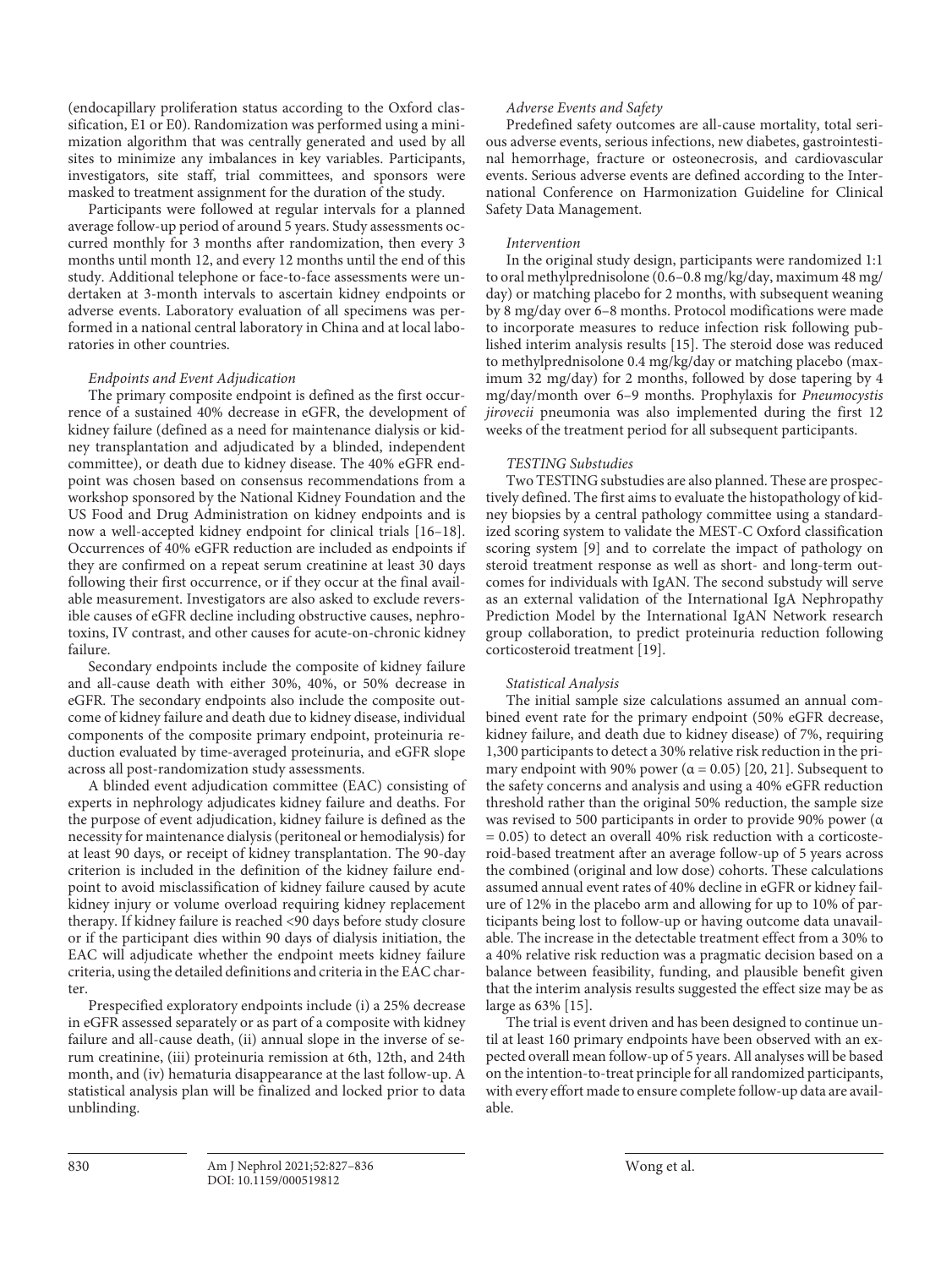**Table 1.** Baseline characteristic of TESTING participants

| Parameter                              | Full-dose<br>protocol<br>$(N = 262)$ | Low-dose<br>protocol<br>$(N = 241)$ | Testing for<br>differences | Combined<br>protocols<br>$(N = 503)$ |
|----------------------------------------|--------------------------------------|-------------------------------------|----------------------------|--------------------------------------|
| Age                                    |                                      |                                     |                            |                                      |
| N                                      | 262                                  | 241                                 |                            | 503                                  |
| Mean (SD)                              | 38.6(11.1)                           | 37.2 (10.7)                         | 0.1537                     | 37.9 (10.9)                          |
| Median (IQR)                           | 37.2 (29.3; 47.3)                    | 35.4 (29.0; 45.0)                   |                            | 36.1 (29.0; 45.9)                    |
| Sex                                    |                                      |                                     |                            |                                      |
| Female                                 | 96/262 (36.6%)                       | 102/241 (42.3%)                     | 0.1925                     | 198/503 (39.4%)                      |
| Male                                   | 166/262 (63.4%)                      | 139/241 (57.7%)                     |                            | 305/503 (60.6%)                      |
| Race                                   |                                      |                                     |                            |                                      |
| Caucasian/European                     | 8/262 (3.1%)                         | 17/241 (7.1%)                       |                            | 25/503 (5.0%)                        |
| Chinese                                | 251/262 (95.8%)                      | 128/241 (53.1%)                     |                            | 379/503 (75.3%)                      |
| South Asian                            | $0/262(0.0\%)$                       | 63/241 (26.1%)                      |                            | 63/503 (12.5%)                       |
| South-East Asian<br>Japanese           | $3/262(1.1\%)$                       | 30/241 (12.4%)<br>$1/241(0.4\%)$    | < 0.0001                   | 33/503 (6.6%)                        |
| <b>Other Eastern Asian</b>             | $0/262(0.0\%)$<br>$0/262(0.0\%)$     | $1/241(0.4\%)$                      |                            | 1/503 (0.2%)<br>$1/503(0.2\%)$       |
| Mixed                                  | $0/262(0.0\%)$                       | $1/241(0.4\%)$                      |                            | $1/503(0.2\%)$                       |
| BMI                                    |                                      |                                     |                            |                                      |
| N                                      | 262                                  | 237                                 |                            | 499                                  |
| Mean (SD)                              | 24.33 (4.12)                         | 25.73 (4.88)                        |                            | 24.99 (4.55)                         |
| Median (IQR)                           | 23.93 (21.48; 26.22)                 | 25.10 (22.66; 28.33)                | 0.0005                     | 24.34 (21.87;                        |
|                                        |                                      |                                     |                            | 27.08)                               |
| Smoking history                        |                                      |                                     |                            |                                      |
| Nonsmoker                              | 197/262 (75.2%)                      | 198/241 (82.2%)                     |                            | 395/503 (78.5%)                      |
| Previous smoker                        | 44/262 (16.8%)                       | 22/241 (9.1%)                       | 0.0394                     | 66/503 (13.1%)                       |
| Current smoker                         | 21/262 (8.0%)                        | 21/241 (8.7%)                       |                            | 42/503 (8.3%)                        |
| Macrohematuria                         | 51/262 (19.5%)                       | 29/241 (12.0%)                      | 0.0228                     | 80/503 (15.9%)                       |
| Hypertension history                   | 123/262 (46.9%)                      | 118/241 (49.0%)                     | 0.6512                     | 241/503 (47.9%)                      |
| Tonsillectomy history                  | $2/262(0.8\%)$                       | $1/241(0.4\%)$                      | 0.6122                     | 3/503 (0.6%)                         |
| Past systematic corticosteroid therapy | $8/262(3.1\%)$                       | 20/241 (8.3%)                       | 0.0104                     | 28/503 (5.6%)                        |
| Past (other) immunosuppressant therapy | 14/262 (5.3%)                        | 15/241 (6.2%)                       | 0.6721                     | 29/503 (5.8%)                        |
| Family history of IgA nephropathy      | 7/262 (2.7%)                         | 5/241(2.1%)                         | 0.6611                     | 12/503 (2.4%)                        |
| Diabetes mellitus                      | 4/262 (1.5%)                         | 13/241 (5.4%)                       | 0.0165                     | 17/503 (3.4%)                        |
| Coronary heart disease                 | 5/262 (1.9%)                         | $2/241(0.8\%)$                      | 0.3023                     | 7/503 (1.4%)                         |
| Stroke                                 | 4/262 (1.5%)                         | $2/241(0.8\%)$                      | 0.4720                     | 6/503(1.2%)                          |
| Peptic ulcer                           | $2/262(0.8\%)$                       | $0/241(0.0\%)$                      | 0.1741                     | 2/503 (0.4%)                         |
| <b>Heart failure</b>                   | 0/262(0%)                            | 0/241(0%)                           |                            | 0/503(0)                             |
| eGFR level                             |                                      |                                     |                            |                                      |
| N                                      | 261                                  | 241                                 |                            | 502                                  |
| Mean (SD)                              | 59.19 (23.64)                        | 66.59 (25.57)                       | 0.0008                     | 62.74 (24.84)                        |
| Median (IQR)                           | 55.17 (41.69; 72.36)                 | 61.53 (44.61; 84.40)                |                            | 58.28 (43.09;<br>78.96)              |
| Urine protein, g/24 h                  |                                      |                                     |                            |                                      |
| N                                      | 257                                  | 240                                 |                            | 497                                  |
| Mean (SD)                              | 2.49(1.44)                           | 2.60(2.06)                          | 0.4633                     | 2.54(1.76)                           |
| Median (IQR)                           | 2.13 (1.42; 2.95)                    | 2.02 (1.48; 3.05)                   |                            | 2.10 (1.45; 3.02)                    |
| Time since kidney biopsy, months       |                                      |                                     |                            |                                      |
| N                                      | 261                                  | 241                                 |                            | 502                                  |
| Mean (SD)                              | 12.05 (34.98)                        | 19.88 (31.11)                       | 0.0085                     | 15.81 (33.38)                        |
| Median (IQR)                           | 5.00 (3.00; 8.00)                    | 6.00 (4.00; 22.00)                  |                            | 5.00 (4.00; 13.00)                   |
| Mesangial hypercellularity             |                                      |                                     |                            |                                      |
| M0                                     | 104/255 (40.8%)                      | 94/238 (39.5%)                      |                            | 198/493 (40.2%)                      |
| M <sub>1</sub>                         | 151/255 (59.2%)                      | 144/238 (60.5%)                     | 0.7706                     | 295/493 (59.8%)                      |
| Segmental glomerulosclerosis           |                                      |                                     |                            |                                      |
| S0                                     | 72/255 (28.2%)                       | 85/238 (35.7%)                      | 0.0749                     | 157/493 (31.8%)                      |
| S1                                     | 183/255 (71.8%)                      | 153/238 (64.3%)                     |                            | 336/493 (68.2%)                      |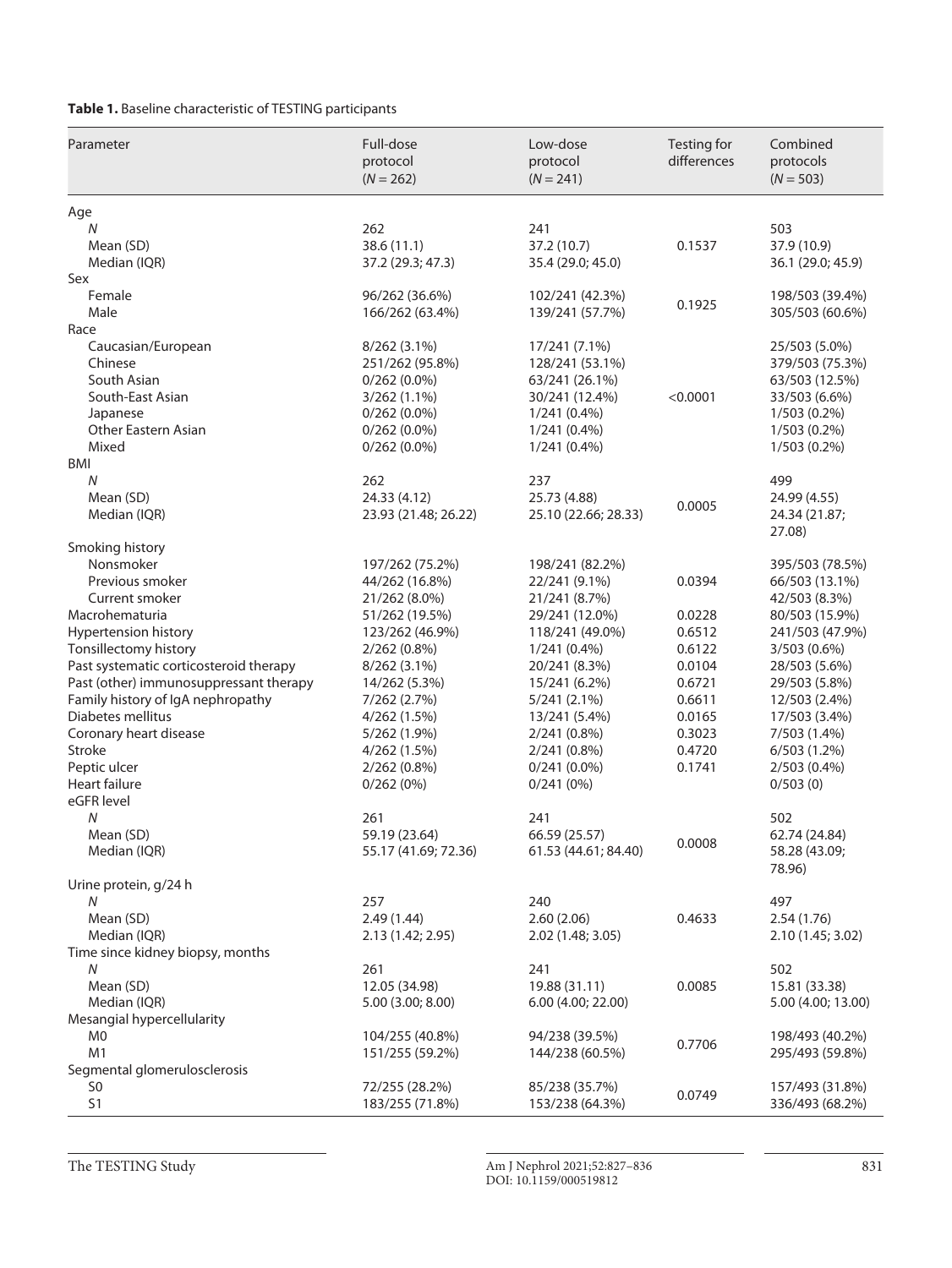#### **Table 1** (continued)

| Parameter                             | Full-dose<br>protocol<br>$(N = 262)$ | Low-dose<br>protocol<br>$(N = 241)$ | Testing for<br>differences | Combined<br>protocols<br>$(N = 503)$ |
|---------------------------------------|--------------------------------------|-------------------------------------|----------------------------|--------------------------------------|
| Endocapillary hypercellularity        |                                      |                                     |                            |                                      |
| E0                                    | 189/262 (72.1%)                      | 187/241 (77.6%)                     |                            | 376/503 (74.8%)                      |
| E <sub>1</sub>                        | 73/262 (27.9%)                       | 54/241 (22.4%)                      | 0.1594                     | 127/503 (25.2%)                      |
| Tubular atrophy/interstitial fibrosis |                                      |                                     |                            |                                      |
| T0                                    | 94/255 (36.9%)                       | 147/238 (61.8%)                     |                            | 241/493 (48.9%)                      |
| T1                                    | 118/255 (46.3%)                      | 69/238 (29.0%)                      | < 0.0001                   | 187/493 (37.9%)                      |
| T <sub>2</sub>                        | 43/255 (16.9%)                       | 22/238 (9.2%)                       |                            | 65/493 (13.2%)                       |

Survival curves and estimated median survival times will be generated according to the Kaplan-Meier method and compared using the log-rank test. Cox proportional hazards will be used to estimate the hazard ratio comparing the 2 intervention groups. Analyses will be censored at the date when participants died (for causes other than kidney disease), were lost to follow-up, withdrew from study, or at the end of trial assessment, whichever occurred first. The Cox model will include the stratification variables (region, proteinuria, eGFR, and kidney biopsy findings) as fixed covariates. All *p* values will be 2-sided, and *p* values <0.05 will be considered to indicate statistical significance. All analyses will be performed using the SAS software, version 9.4 (SAS Institute). A detailed analysis plan has been developed and is available as a preprint (https://doi.org/10.31219/osf.io/d7qrw).

# *Subgroup Analyses*

The homogeneity of the treatment effects on the primary outcome across specified subgroups will be tested by adding interaction terms to the Cox models, with predefined subgroups including steroid dosage regimen (original protocol or reduced dose), baseline proteinuria (<3.0 vs. ≥3.0 g/day), baseline estimated GFR (<50 vs.  $\geq$ 50 mL/min per 1.73 m<sup>2</sup>), endocapillary hypercellularity on histological scoring (yes or no), and race (Asian vs. non-Asian). As we believe the subgroup analysis by the steroid dosing regimen will be important, although power will be limited to assess heterogeneity for the primary outcome, we propose to focus on the subgroup analyses of effects on proteinuria and on eGFR slope if an overall benefit is observed. Given the limited power to detect interactions, for the dose subgroup (full dose vs. lower dose), differences in effect sizes will take precedence over the interaction *p* value in guiding the interpretation and potential clinical significance.

# *TESTING Steering Committee and Funding Source*

TESTING is an investigator-initiated trial funded by Peking University First Hospital, China, for all China sites; CIHR grant MOP126078 for sites in Canada, and NHRMC Project grant APP1042474 for central co-ordination and the remaining sites in the other participating countries. The study is overseen by a Steering Committee that designed the study, oversees the conduct of the trial, and will undertake the analysis and reporting of all data. All authors will have access to study results. Study drug and some initial seed funding were provided by Pfizer who have no other role in the TESTING trial. Matching placebo is manufactured locally in China or Australia, packaged and labelled, and distributed to the sites.

# **Results**

Between May 2012 and November 2019, a total of 950 potentially eligible participants were screened, of whom 503 (58.6%) were eligible and underwent randomization. This includes 523 potentially eligible participants who were screened for the original full-dose steroid regimen, of whom 262 (48.8%) were eligible and underwent randomization, as well as 427 potentially eligible participants who were screened for the low-dose protocol, of whom 241 (61.0%) were randomized. Among the randomized participants, 373 (73.7%) were from China including Hong Kong, 78 (15.5%) from India, 24 (4.7%) from Canada, 18 (3.5%) from Australia, and 10 (1.9%) from Malaysia (Fig. 1). The complete list of participating sites is provided in online supplementary Table 2.

The baseline characteristics of the randomized participants overall and by steroid treatment regimen (high and low dose) are shown in Table 1. The mean age was  $37.9 \pm$ 10.9 years and 60.6% were male. A majority (75.3%) of the participants were Han Chinese, with smaller proportions of South Asian (12.5%) and Caucasian (5.0%) ethnicity. A history of macroscopic hematuria was reported by 15.9% of participants and 2.4% reported a family history of IgA nephropathy. Nearly half (47.9%) had a history of hypertension, and other comorbidities were infrequent. At baseline, 53.3% were taking an angiotensin-converting enzyme inhibitor and 47.5% an angiotensin receptor blocker. Combined use of angiotensin-converting enzyme inhibitors and angiotensin receptor blockers is pro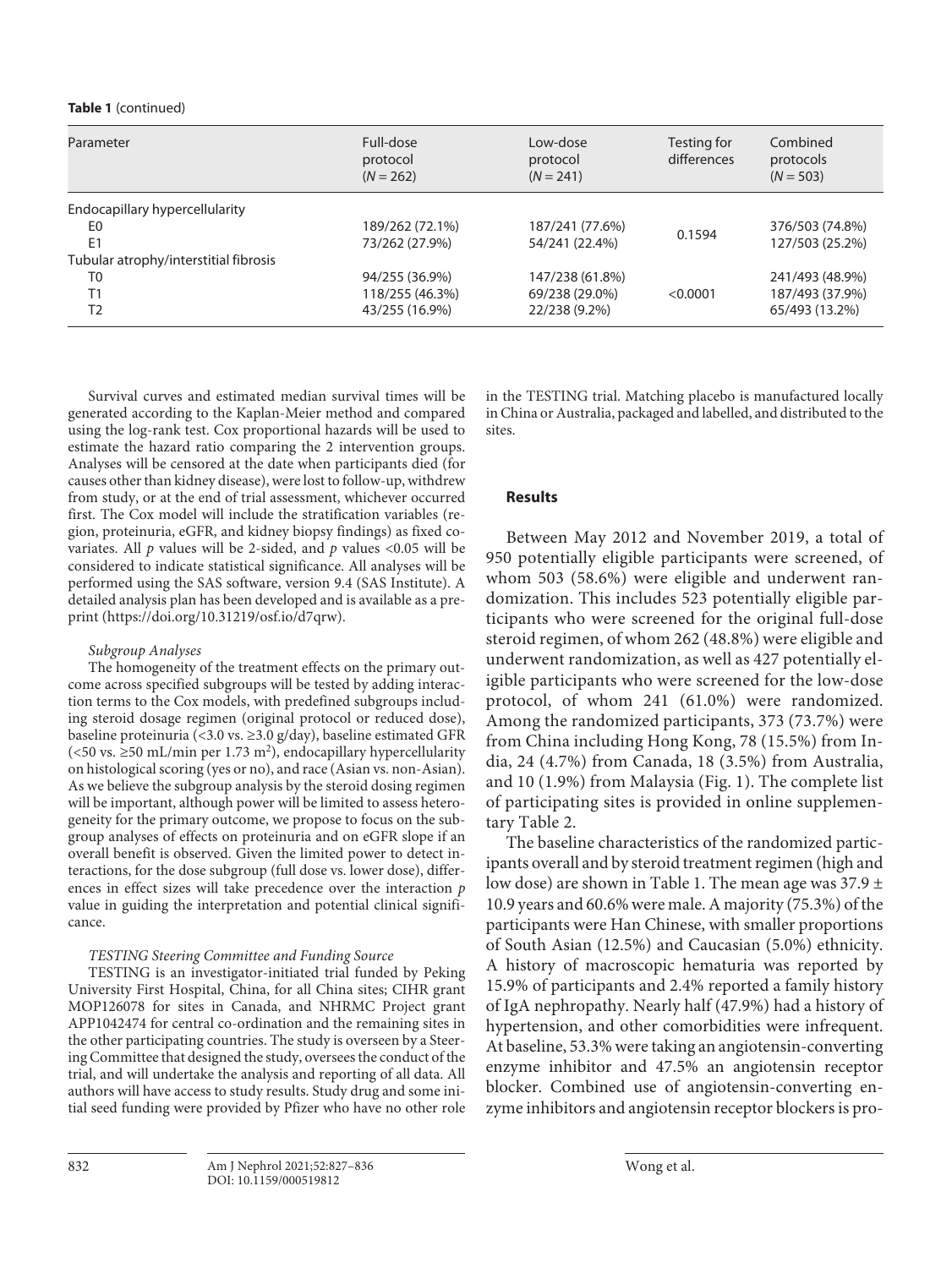hibited by the protocol to minimize the risk of hyperkalemia and/or acute kidney injury.

The mean eGFR at baseline was  $62.7 \pm 24.8$  mL/  $min/1.73$   $m^2$ , and the mean 24-h urine protein excretion was  $2.5 \pm 1.8$  g/day. One quarter of the participants had evidence of endocapillary hypercellularity on kidney biopsy, while about half had evidence of fibrosis and twothirds had segmental glomerulosclerosis.

Participants randomized to the full-dose compared to the low-dose steroid therapy regimen have broadly similar characteristics. The mean eGFR of the low-dose cohort was higher (66.6 vs. 59.2 mL/min/1.73 m<sup>2</sup>, p < 0.001), but proteinuria levels (2.5 vs. 2.6 g/day), baseline comorbidities, and biopsy findings were broadly comparable.

# **Discussion**

TESTING is the largest randomized trial conducted in IgA nephropathy to date, having successfully randomized 503 participants, and will determine the long-term efficacy and safety of oral methylprednisolone compared to matching placebo, on a background of RAS inhibitor therapy, in high-risk participants with IgA nephropathy. Although it is clear that high doses of immunosuppressants, such as corticosteroids, carry significant side effects, corticosteroid therapy in high-risk individuals with IgA nephropathy remains an area of great interest and some controversy, largely driven by uncertainty about its role in eGFR preservation and long-term protection against kidney failure.

The uncertainty about kidney benefits of corticosteroid-based immunosuppression is based on inconsistency in the available clinical trial-based outcome data. The STOP IgA trial compared steroid-based immunosuppression to placebo in high-risk but well-treated participants with IgAN and did not show any difference between groups in its eGFR-based primary outcome of de-cline of at least [1](#page-10-0)5 mL/min/1.7[3](#page-10-2)  $m^2$  over time [13]. In contrast, the interim analyses reported at the time of the change in protocol for the TESTING study suggested that the corticosteroid-treated group may have had a lower risk of a 40% decline in eGFR, kidney failure, or death due to kidney disease (5.9 vs. 15.9%, HR 0.37, 95% CI: 0.17– 0.85,  $p = 0.019$ ) and a slower rate of eGFR decline over time [[1](#page-10-0)[5](#page-10-4)]. In this context, the additional data that will be provided by the final analysis of the TESTING study will be critical. They will provide increased power to detect reductions in the risk of a composite kidney outcome routinely accepted by regulators thus allowing the detection of a smaller overall treatment effect (40% risk reduction) than that suggested by the previously published effects (63% risk reduction).

It will also provide much longer follow-up than the previously reported trials, thereby providing critical information about the timing and long-term durability of any observed effects. The clinical significance of followup duration in IgAN is exemplified by previous studies in people with sustained proteinuria between 1 and 2 g/day where the 10-year risk of 50% eGFR decline or kidney failure was 24% [\[22\]](#page-10-1). However, the short-term risk of similar clinical outcomes was only 1.1% in 3 years [[22](#page-10-1), [2](#page-10-1)[3\]](#page-10-2).

The TESTING study will also provide key guidance about the safety of steroid-based regimens when used in IgA nephropathy. The previously reported interim data found a significantly increased risk of serious adverse events in the corticosteroid group  $(14.7 \text{ vs. } 3.2\%, p = 003)$ including 11 serious infections, 2 of which were fatal. The nearly 5 times higher risk of serious adverse events is a particularly important finding given that many previous corticosteroid trials in IgAN have collected and reported adverse effects inconsistently. The STOP-IgAN trial also reported a similarly high incidence of severe infections among the immunosuppression arm (8 vs. 3,  $p = 0.07$ , compared to the control groups), including 1 death in the combination immunosuppression group. The excess of serious adverse events (mostly infections) observed in recent studies has changed clinical decision-making as indicated by the most recent KDIGO guidelines in glomerulonephritis for the use of corticosteroids in IgAN. The KDIGO guidelines in glomerulonephritis 2020 recommend a 6-month course of steroid therapy in individuals with high-risk IgAN and advised caution particularly in those who have an eGFR below 50 mL/min/1.73 m<sup>2</sup> (currently under public review). The final TESTING study will provide important data that will help resolve the uncertainty. In addition to the previously reported risk of serious adverse events and infections with the full-dose steroid regimen, the trial will allow at least qualitative comparison of infection rates with a lower-dose regimen accompanied by routine antibiotic prophylaxis against *P. jirovecii*. These data will allow clinicians to better balance any potential benefits against the risks associated with different regimens and help support and guide decisionmaking for people with IgA nephropathy.

The TESTING study will allow some comparison of any observed benefits of steroid therapy between the full-dose and low-dose regimens. As the primary composite outcome events are heavily time dependent and the follow-up dura-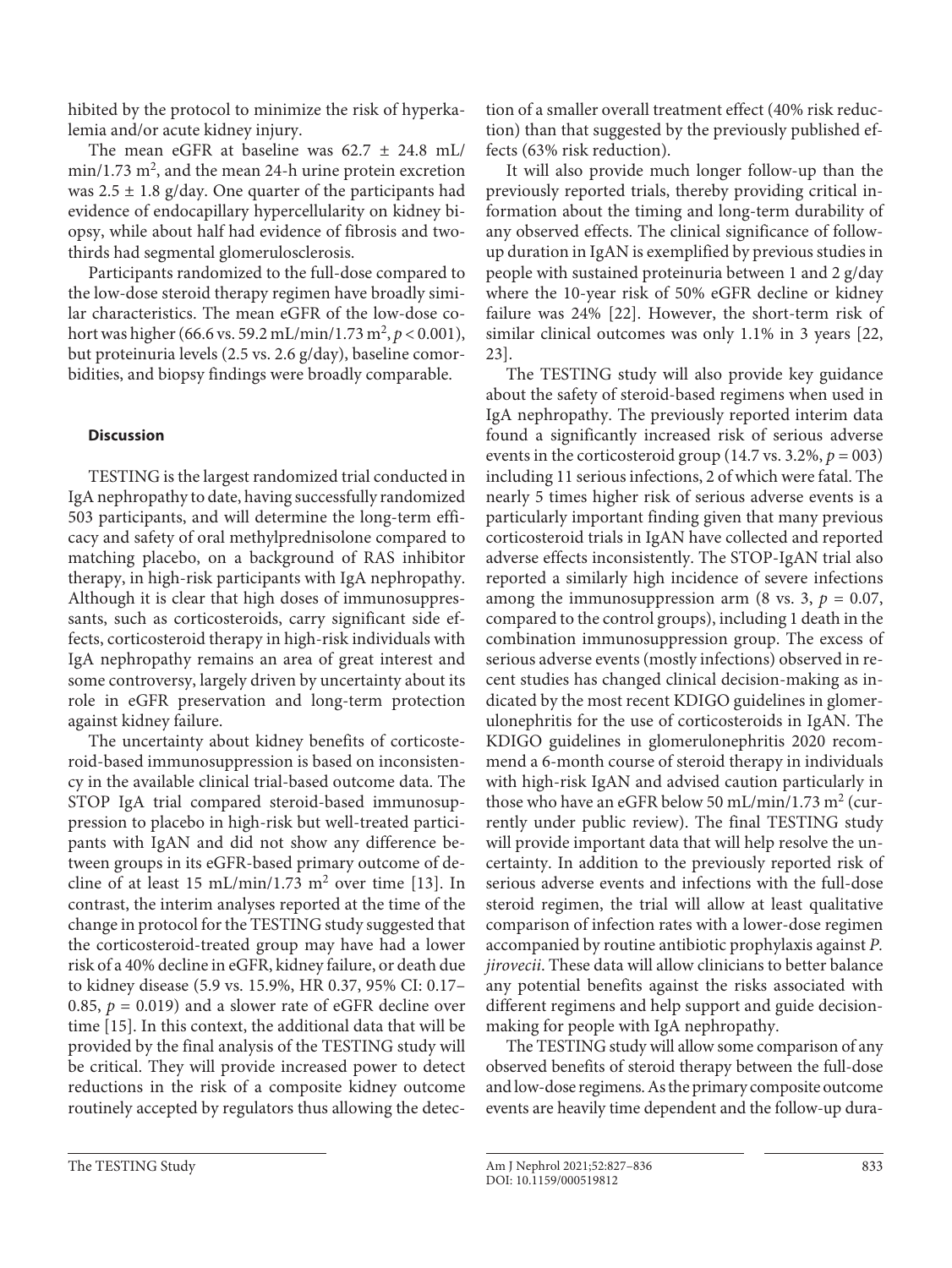tion of participants randomized to full-dose steroids or placebo will be substantially longer than those randomized to low-dose steroids or placebo, the majority of the primary outcomes is expected to occur in the former group. As such, it is unlikely that the TESTING study will have sufficient statistical power to reliably assess interactions by dose; however, it should provide important insights into the effects of different steroid therapy on proteinuria reduction and rate of eGFR loss. While the importance of proteinuria reduction continues to be debated, subject-level analyses of data from 13 randomized controlled trials found that shortterm reductions in proteinuria predict meaningful kidney clinical outcomes (i.e., doubling of serum creatinine level, kidney failure, and/or death). These analyses support the use of proteinuria reduction as a surrogate endpoint in IgA nephropathy trials [[2](#page-10-1)[4\]](#page-10-3), and regulatory agencies are considering interim approval of new therapies based on demonstrated proteinuria reduction in this condition (https:// www.calliditas.se/en/interim-report-q1-2021-3530/).

The relationship between rate of eGFR loss and change in proteinuria appears to be even more strongly related to kidney benefits [\[2](#page-10-1)[5\]](#page-10-4). As a result, any differences in effects on proteinuria reduction or rate of eGFR loss are likely to represent real differences in any kidney-protective effects of steroid therapy.

Despite the promising nature of the reported NEFI-GAN [[2](#page-10-1)[6](#page-10-5)] and NEFIGARD (https://www.calliditas.se/en/ interim-report-q1-2021-3530/) results and several ongoing trials with promising novel agents in IgA nephropathy, the outcomes of the TESTING study remain relevant because if steroids are shown to be beneficial with acceptable risk, it would have immediate implications globally, but especially for low-resource countries - given the relatively low cost of the intervention as compared to the new agents which are likely to be substantially more expensive and less accessible for these countries.

A major challenge to the trial design was the early observation of significant harm associated with full-dose steroid therapy. Following the DSMC report, the TESTING Steering Committee made changes designed to protect study participants while maximizing the value of the trial data that had been collected and could be collected in the future. All participants still receiving study drug were unblinded and were asked to return for an additional study assessment at which they were informed about the results that had been observed, and updated informed consent for ongoing data collection, safety assessment, and additional information regarding study outcomes was obtained. The study was then transitioned to an ongoing follow-up phase for all participants randomized to that time, recognizing

that the original study design required up to 8 months of steroid/placebo treatment, but up to 5 years of average follow-up. Based on the data analyses undertaken at the time to allow actual and potential study participants and their treating clinicians to be fully informed, with observed results that suggest a potential benefit of corticosteroid in high-risk individuals, the Steering Committee made the decision to continue recruitment with a protocol amendment instituting safety strategy. The safety strategy put in place included a lower-dose treatment regimen for subsequently randomized participants as well as *Pneumocystis jirovecii* pneumonia prophylaxis with trimethoprim-sulfamethoxazole during the first 3 months. With these modifications, along with changes to the study design, recruitment to the TESTING trial was successfully completed.

Furthermore, the trial population appeared to be comparable across the 2 cohorts, supporting cautious comparison of treatment effects across the 2 groups. The observed differences between the baseline characteristics of the high-dose and low-dose TESTING cohorts in BMI, smoking history, corticosteroid use, and history of diabetes mellitus may reflect the greater numbers of predominantly Caucasian (Canada) and East Asian (India) population in the low-dose cohort. The inclusion criteria of eGFR > 30 mL/min/1.73 m<sup>2</sup> explain for the baseline eGFR and tubulointerstitial fibrosis scores. There is comparable baseline proteinuria and other comorbidities between cohorts. The final study plan was designed to maximize the information provided to people with IgA nephropathy and the broader kidney community, in order to support data-driven treatment decisions in the future.

# **Conclusion**

Significant uncertainty persists in the role of steroid therapy in the treatment of IgAN. The TESTING trial will (1) confirm whether corticosteroid therapy produces long-term benefits overall, (2) provide important data by dose regimen on major kidney outcomes in a multiethnic population, and (3) allow this to be weighed against shortterm complications of therapy. This will allow better informed decision-making for people with high-risk IgA nephropathy in the future.

# **Acknowledgments**

The authors would like to acknowledge the contribution of the following individuals: TESTING Data Safety and Monitoring Committee: David Jayne (Chair), Angela Yee-Moon Wang, Tom Greene,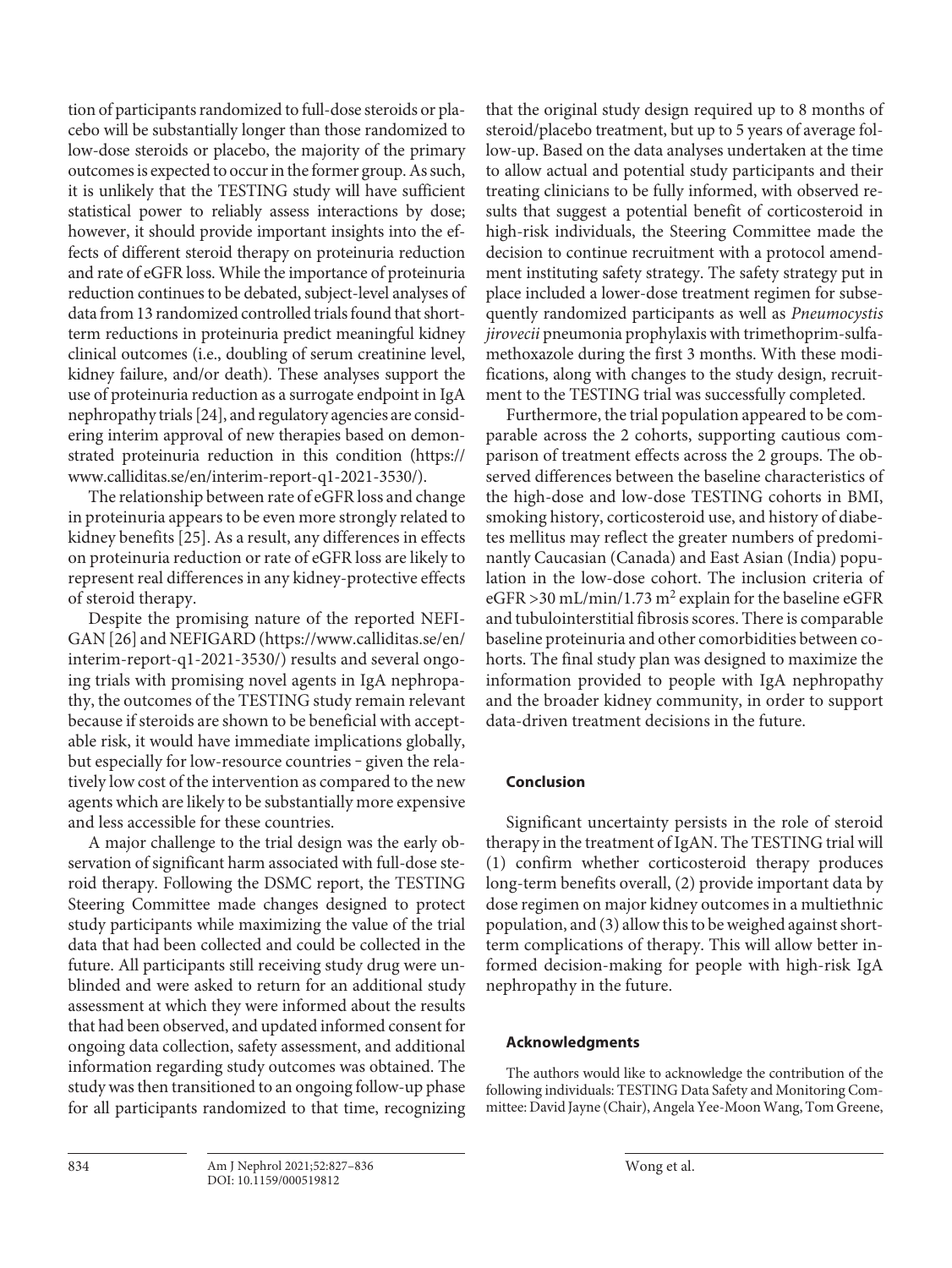and Michael Walsh; Endpoint adjudication committee: Rajiv Aggarwal (Chair), Zou Li, Amanda Wang, and Amanda Mather; key coordinating center staff of each country: Rebecca Anderson (Australia); Ainy Zahid and Anna Rogowsky (Canada); Yunfei Bao and Guili Sui (China); Oommen John and Purnima Rao Jevaji (India); Lee Mei Tan and Rozilawati Abdul Gaffar (Malaysia); George Clinical staff in Australia, China, India, and Malaysia; Data management team: Manuela Armenis, Dominic Byrne, and Ravinder Singh; Statistical team: Kris Rogers, Sana Shan, and Sandrine Stepien.

#### **Statement of Ethics**

The research described was conducted ethically in accordance with the World Medical Association Declaration of Helsinki. As noted in the manuscript, subjects gave their written informed consent to participate, and ethical approval was received from the respective Human Research Ethics Committee of each site of the individual country.

# **Conflict of Interest Statement**

Muh Geot Wong has received fees for advisory boards, steering committee roles, or scientific presentations from Travere, Baxter, Amgen, Abbvie, Chinook, Dimerix, Otsuka, GlaxoSmithKline, and CSL-Behring. JiChing Lv has received consultation fees from Chinook therapeutics and KBP Biosciences. Michelle A. Hladunewich has received research funding from Chemocentryx, Ionis, Calliditas Therapeutics, Pfizer, and Roche and consultation fees from Alnylam Pharmaceuticals. Vivekanand Jha has received research grants and honoraria for consultancy and advisory board from Baxter, GSK, and AstraZeneca. Minghui Zhao has received consultation fees from Novartis, Roche, AstraZeneca, and Glaxo-SmithKline. David Johnson has received consultancy fees, research grants, speaker's honoraria, and travel sponsorships from Baxter Healthcare and Fresenius Medical Care, consultancy fees from AstraZeneca, Bayer, and AWAK, speaker's honoraria from Ono and Boehringer Ingelheim and Lilly, and travel sponsorships from Ono and Amgen. David Johnson is the current recipient of an Australian National Health and Medical Research Council (NHMRC) Leadership Investigator Grant. Laurent Billot has received speaker's honoraria from Novo Nordisk. Heather Reich has received consultation honoraria from Calliditas, Chinook, Omeros, Alnylam, Retrophin, and Norvartis. Meg J. Jardine is supported by a Medical Research Future Fund Next Generation Clinical Researchers Program Career Development Fellowship; is responsible for research projects that have received unrestricted funding from Amgen, Baxter, CSL, Eli Lilly, Gambro, and MSD; has served on advisory boards sponsored by Akebia, AstraZeneca, Baxter, Bayer, Boehringer Ingelheim, MSD, and Vifor; serves/has served on Steering Committee for trials sponsored by Chinook, CSL, and Janssen; serves on a Steering Committee for an investigator-initiated trial with funding support from Dimerix; spoken at scientific meetings sponsored by Amgen, Janssen, Merck, Roche, and Vifor, with any consultancy, honoraria, or travel support paid to her institution. Mark Woodward has received consultation fees from Amgen, Kyowa Kirin, and Freeline. David C. Wheeler has received honoraria and/or speaker fees from AstraZeneca, Astellas, Amgen, Bayer, Boehringer Ingelheim, GlaxoSmithKline, Janssen, Napp, Mundipharma, Merck Sharp and Dohme, Tricia, Vifor, and Zydus. Richard Glassock has received consultation fees from Chemocentryx, Omeros, Ionis, Travere, Horizon, BioCryst, Equillium, Calliditas, RenaSight (Natera), Novartis, Otsuka, and UpTo Date (Wolters Kluwer Health). Alan Cass was a recipient of the Australian NHMRC Project Grant for the current study and a current recipient of a NHMRC Leadership Investigator Grant. Jürgen Floege has received consultation honoraria from Abgenix, Calliditas, Idorsia, Novartis, Omeros, Travere, and Visterra. Giuseppe Remuzzi has received consultation fees from BioCryst Pharmaceuticals, Inc., and Menarini Ricerche Spa. Yangfeng Wu has received consultation fees from the World Health Organization, China Office, for the hypertension and noncommunicable disease program. Rajiv Agarwal has received consultation fees from Akebia, Boehringer, Bayer, Chinook, Diamedica, Reata, Vifor, and Vertex. Hong Zhang has received consultation fees and serves in the Steering Committee for Janssen, Novartis. Omeros, Calliditas, and Chinook. Vlado Perkovic has received fees for advisory boards, steering committee roles, or scientific presentations from AbbVie, Astellas, AstraZeneca, Bayer, Baxter, Bristol-Myers Squibb, Boehringer Ingelheim, Chinook, Dimerix, Durect, Eli Lilly, Gilead, GlaxoSmithKline, Janssen, Merck, Mitsubishi Tanabe, Mundipharma, Novartis, Novo Nordisk, Pfizer, PharmaLink, Relypsa, Sanofi, Servier, Travere, Vifor, and Tricida.

# **Funding Sources**

The TESTING trial was funded by the Australian National Health and Medical Research Council, China CMA Innovation fund for Medical Science (2019-I2M-5-046), China National Funds for Distinguished Young Scientists (81925006), National Key Research and Development of Program of China (2018YFC1314004), the Canadian Institutes for Health Research, and had study drug and a small amount of initial funding (US\$75,000) provided by Pfizer. The funder of the study had no role in study design, data collection, data analysis, data interpretation, or writing of the report. The steering committee had final responsibility for the decision to submit for publication.

#### **Author Contributions**

Muh Geot Wong and Ji Cheng Lv were responsible for drafting the manuscript; Hong Zhang and Vlado Perkovic were responsible for providing critical input. All co-authors have equal contribution to the design and conduct of the study and provided the final approval for publication.

#### **Data Availability Statement**

The data that support the findings of this study are not publicly available because they contain information that could potentially compromise the privacy of the research participants and are however available from the corresponding author Muh Geot Wong and/or Hong Zhang upon reasonable request.